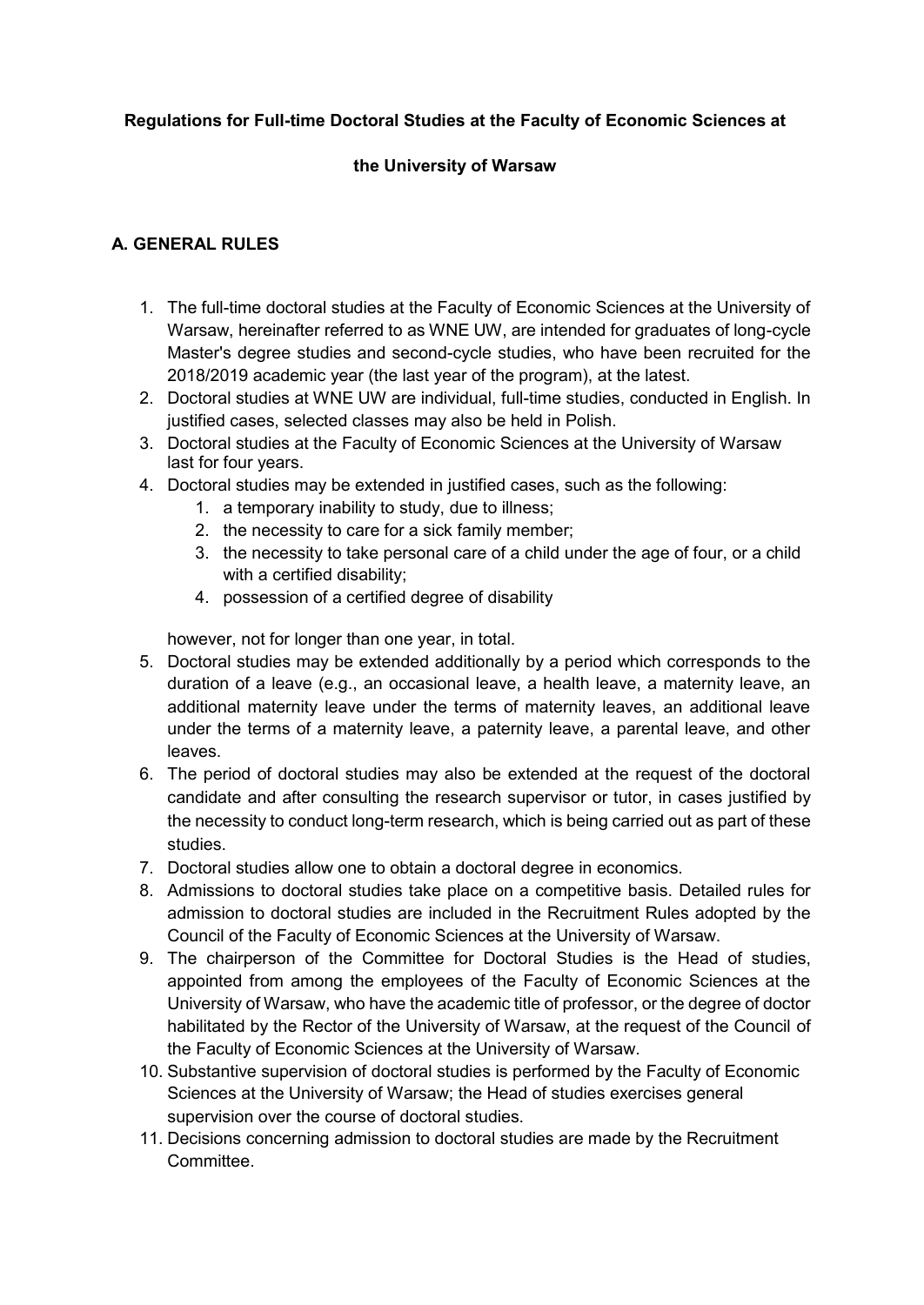- 12. Each participant in the doctoral studies at the Faculty of Economic Sciences at the University of Warsaw is supervised by a research tutor.
- 13. The Dean of the Faculty, in consultation with the doctoral candidate and the Head of the Department, directs the doctoral candidate to the selected Department. The doctoral candidate reports to the Head of the Department.

## **B. THE RIGHTS OF PARTICIPANTS IN DOCTORAL STUDIES**

- 1. A doctoral candidate has the right:
	- 1. to use the UW library/information system, on the terms applicable at UW;
	- 2. to receive information on procedures for obtaining funds for scientific research, and organisational assistance with preparing applications for research financing, or for obtaining domestic and foreign scholarships;
	- 3. to obtain information about scientific conferences and other scientific undertakings related to research work, which are available through the Faculty of Economic Sciences at the University of Warsaw;
	- 4. to receive co-financing through the Faculty of Economic Sciences at the University of Warsaw or the University of Warsaw, for a specified amount of participation in language courses for doctoral candidates at the University of Warsaw;
	- 5. to receive co-financing from the University of Warsaw for a specified amount of participation in physical education classes.
- 2. For participation in research under projects implemented at the Faculty of Economic Sciences, a doctoral candidate may receive additional remuneration or a scholarship from the funds at the disposal of the managers of these projects.
- 3. A doctoral candidate from the Faculty of Economic Sciences at the University of Warsaw has the right to apply for funding for research activities through the competitions conducted for this purpose by the Faculty of Economic Sciences.
- 4. A doctoral candidate from the Faculty of Economics at the University of Warsaw is entitled to additional remuneration (which is counted in the obligations resulting from receiving a scholarship) for work performed, as listed in Appendix 1, and according to the valuation presented in the current Ordinance of the Dean, on the principles of accounting for (and remuneration of) teaching activities which are conducted by employees and doctoral candidates of the Faculty of Economic Sciences.
- 5. The Dean of the Faculty of Economic Sciences at the University of Warsaw may consent to covering the costs of research, publication, participation in a scientific conference, or a research trip for the doctoral candidate, to the extent possible given the financial capacity of the organisational unit. Applications in these matters are considered on an individual basis.
- 6. The Faculty offers support in the area of providing a clerk for the minutes of the doctoral dissertation defense.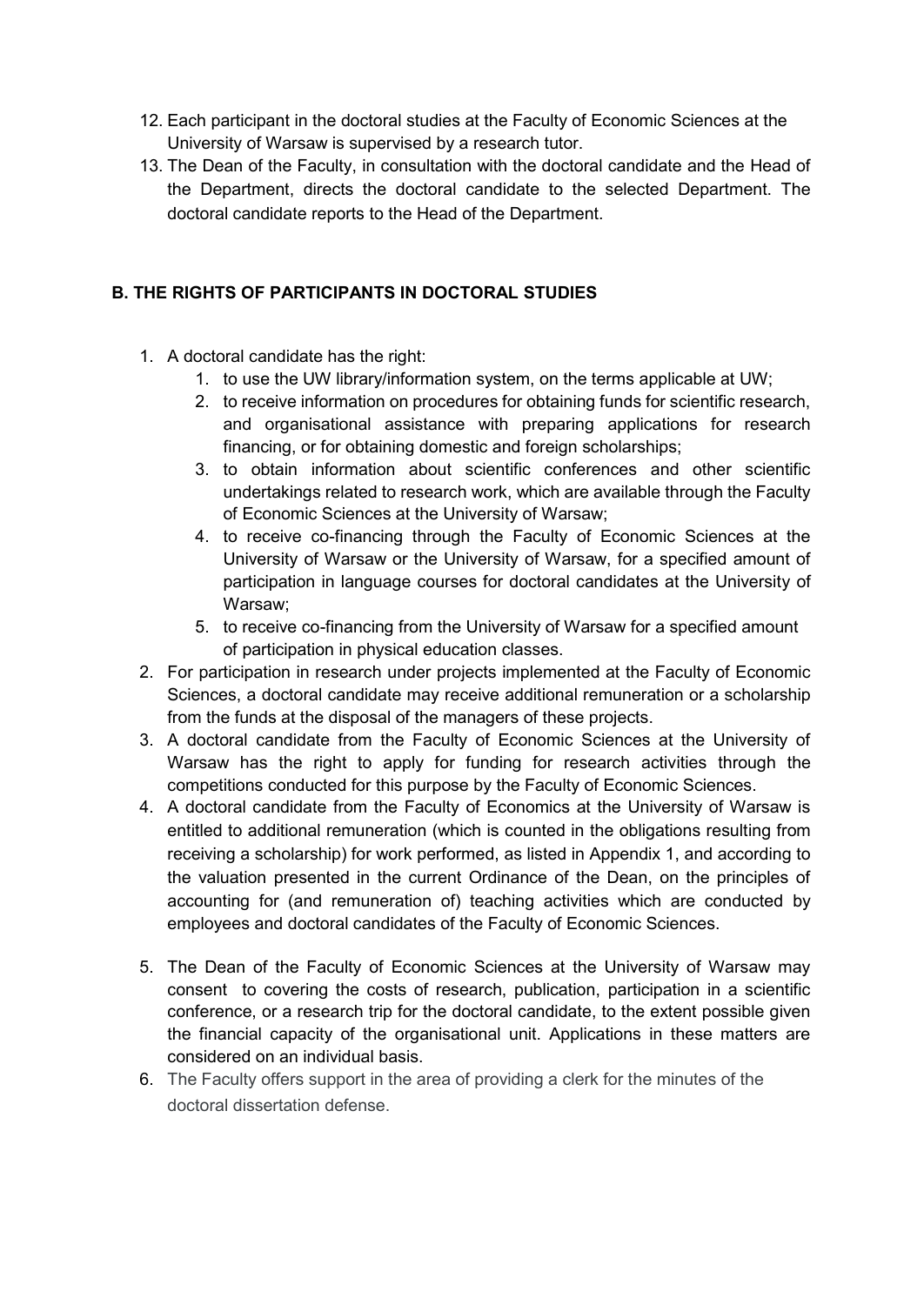## **C. THE RESPONSIBILITIES OF PARTICIPANTS IN DOCTORAL STUDIES**

- 1. Completion of the obligatory lecture on the methodology of economic sciences, during the first year of studies.
- 2. Completion of obligatory classes by the end of the doctoral studies, in the following:
	- 1. Selected topics in advanced macroeconomics,
	- 2. Selected topics in advanced microeconomics,
	- 3. Selected topics in advanced quantitative methods in economics and
	- passing the exams in these subjects by the required deadlines.
- 3. During doctoral studies, one is required to complete two specialised courses or seminars (depending on the topic of the dissertation), selected in consultation with the supervisor from among the classes available at the Faculty, the University, or other research centers in the country and abroad.
- 4. Each participant in doctoral studies should present the results of their research work for discussion at the department-wide, weekly doctoral seminar, at least twice during their studies. Doctoral students who are in the higher years of study (after the 4th year) are encouraged to submit the results of their work annually.
- 5. The doctoral candidate is obliged to participate (with papers) in faculty conferences or the Warsaw International Economic Meeting (WIEM), and to present at least two papers during at least one of these conferences, during the period of doctoral studies.
- 6. Conducting research and preparing a doctoral dissertation under the supervision of a research supervisor or supervisors (main and auxiliary).
- 7. The doctoral candidate agrees upon a research plan, scope, and subject area for the doctoral dissertation, with the research tutor (supervisor). The progress on the doctoral dissertation is assessed annually by the supervisor. The procedure for awarding a doctoral degree is carried out on the basis of separate regulations, depending on the date of commencement of the procedure.
- 8. A doctoral candidate who is receiving a scholarship is required to conduct the following:
	- 1. 45 hours of classes as part of the scholarship during the first year of studies,
	- 2. 45 hours of classes as part of the scholarship during the second year of studies, or
	- 3. 90 hours of classes in total, for a scholarship received during the 1st and 2nd years of studies;
	- 4. 90 hours of classes per year as part of the scholarship during the third and fourth years of studies.

The total commitment may not exceed 270 teaching hours.

9. Failure to collect one's scholarship during a given period of study (for example, due to withdrawal from applying for a scholarship, or not being granted a scholarship) comprises the basis for reducing the obligation under point 8 proportionally during the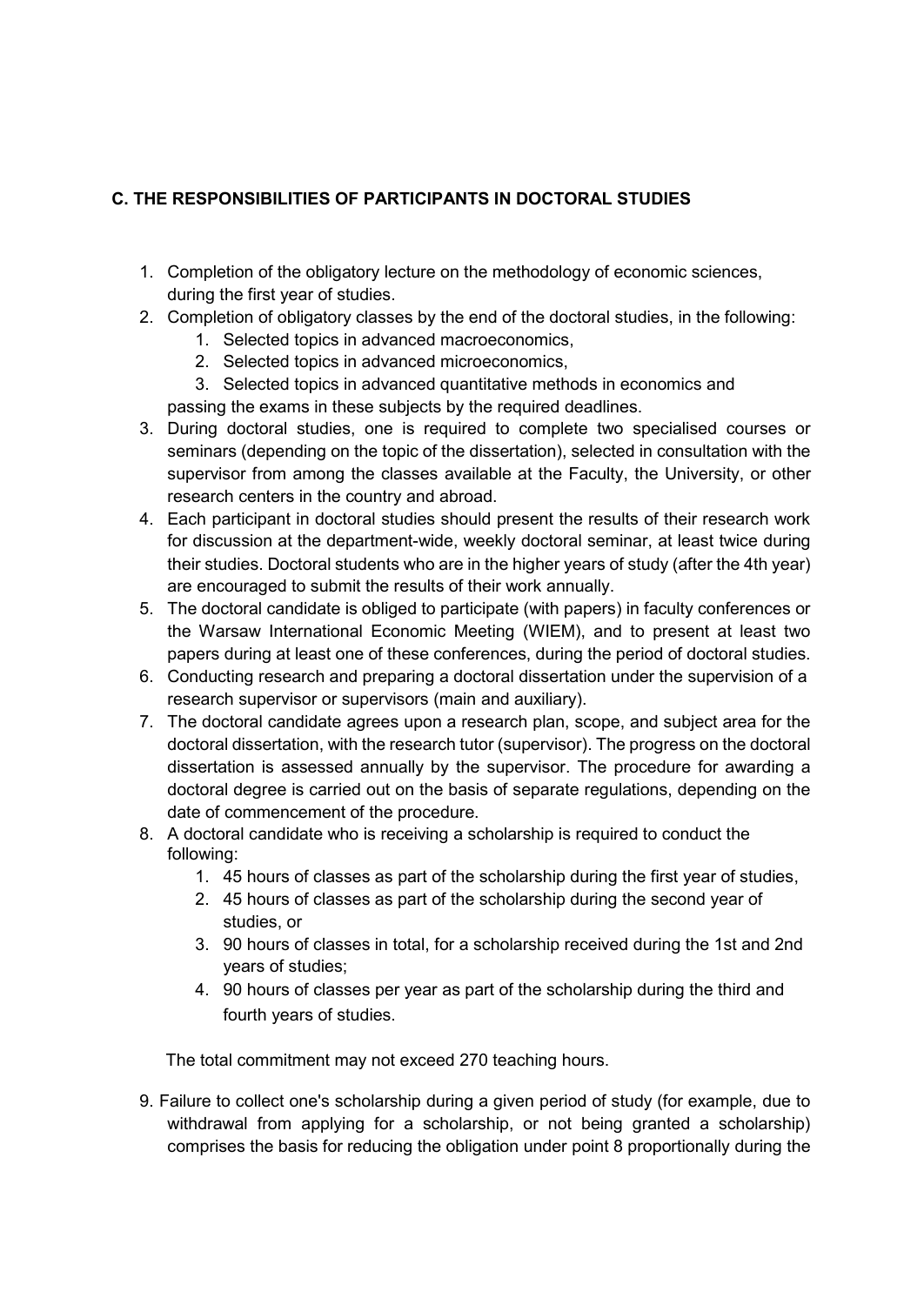entire period of study. An exemption may be made by the appropriate Vice-Dean on the basis of a formal request submitted by a doctoral candidate.

- 10. If the Faculty is not able to organise didactic work for a given doctoral candidate during a given period (despite the fact that he or she has expressed readiness to complete it), then he or she will be released from the obligation under point 8 for the period in question.
- 11. The doctoral candidate is obliged to submit a report by the end of each academic year (according to the template in Appendix 2) on research and teaching activities, to which the doctoral candidate must attach the opinion of the supervisor or tutor, in order to continue the studies for the next year. In justified cases (e.g., illness), the report may be submitted by the doctoral candidate at a later date, to be determined each time by the Head of doctoral studies.
- 12. Assessment of the fulfillment of the responsibilities by the doctoral candidate is carried out after each year of studies by the Doctoral Studies Committee, on the basis of the above-mentioned report.
- 13. A doctoral candidate who is on leave (maternity, health, occasional, etc.) during the academic year in the report is obliged to include information about the leave in the appropriate field in the report and to complete only the sections regarding relevant activities conducted during the leave. A report from a doctoral candidate who is on leave is automatically accepted by the Doctoral Study Committee.
- 14. The assessment of a doctoral candidate's fulfillment of responsibilities may be used wherever other regulations require an assessment of that doctoral candidate's progress.
- 15. Failure to fulfill these responsibilties will result in one's removal from the list of doctoral participants by the Head of doctoral studies, after taking into account the opinion of the research tutor (supervisor).
- 16. A particpant in doctoral studies has the right to appeal to the Rector of the University of Warsaw within 14 days of the date of receiving the decision.

# **D. OTHER MATTERS NOT COVERED BY THE REGULATIONS**

In matters not covered by the regulations, the provisions of higher-level legal acts shall apply. The number of such acts, their amendments, and the creation of new acts all render it impossible to provide a complete list. The list below is exemplary, and only for the purpose of assisting doctoral candidates in searching for applicable laws.

- 1. Act of 27 July 2005 Law on higher education;
- 2. Announcement No. 10 of the Rector of the University of Warsaw from 18 July 2016, on the publication of the consolidated text of Resolution No. 494 of the Senate of the University of Warsaw from 18 April 2012, on the adoption of the Regulations for Doctoral Studies at the University of Warsaw;
- 3. Regulation of the Minister of Science and Higher Education from 10 February 2017, on education for doctoral studies at universities and research units;
- 4. Regulation of the Minister of Science and Higher Education from 9 August 2017 on doctoral studies and doctoral scholarships;
- 5. Regulation No. 261 of the Minister of Science and Higher Education from 30 January 2018, on the detailed procedures and conditions for carrying out activities in the doctoral dissertation examination process, the habilitation procedure, and the procedure for awarding the title of professor;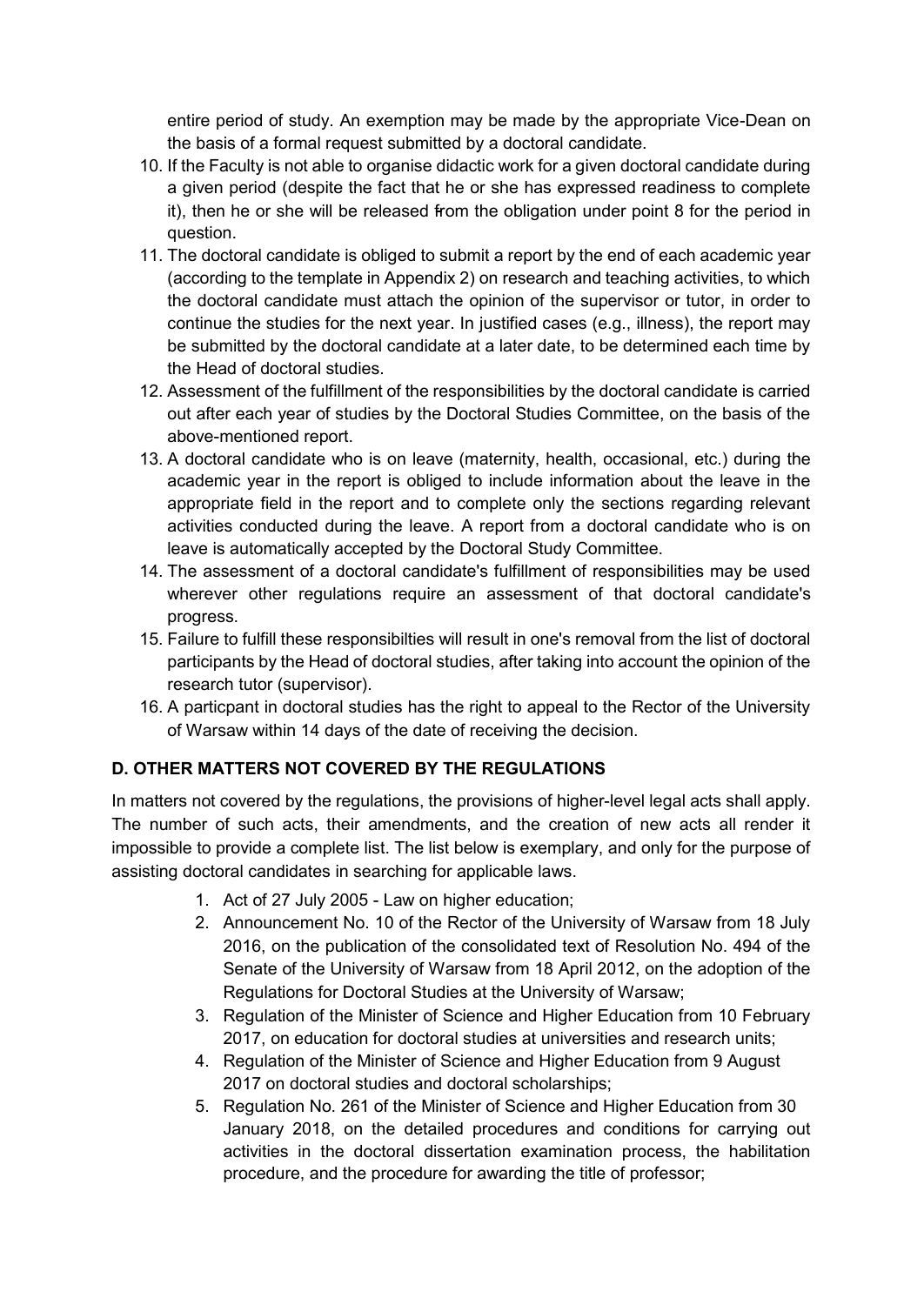- 6. Act of 3 July 2018 Regulations introducing the Act Law on Higher Education and Science;
- 7. Act of 20 July 2018 Law on Higher Education and Science;
- 8. Resolution No. 481 of the Senate of the University of Warsaw from 16 October 2019, on the procedure for awarding a doctoral degree and the degree of a habilitated doctor at the University of Warsaw.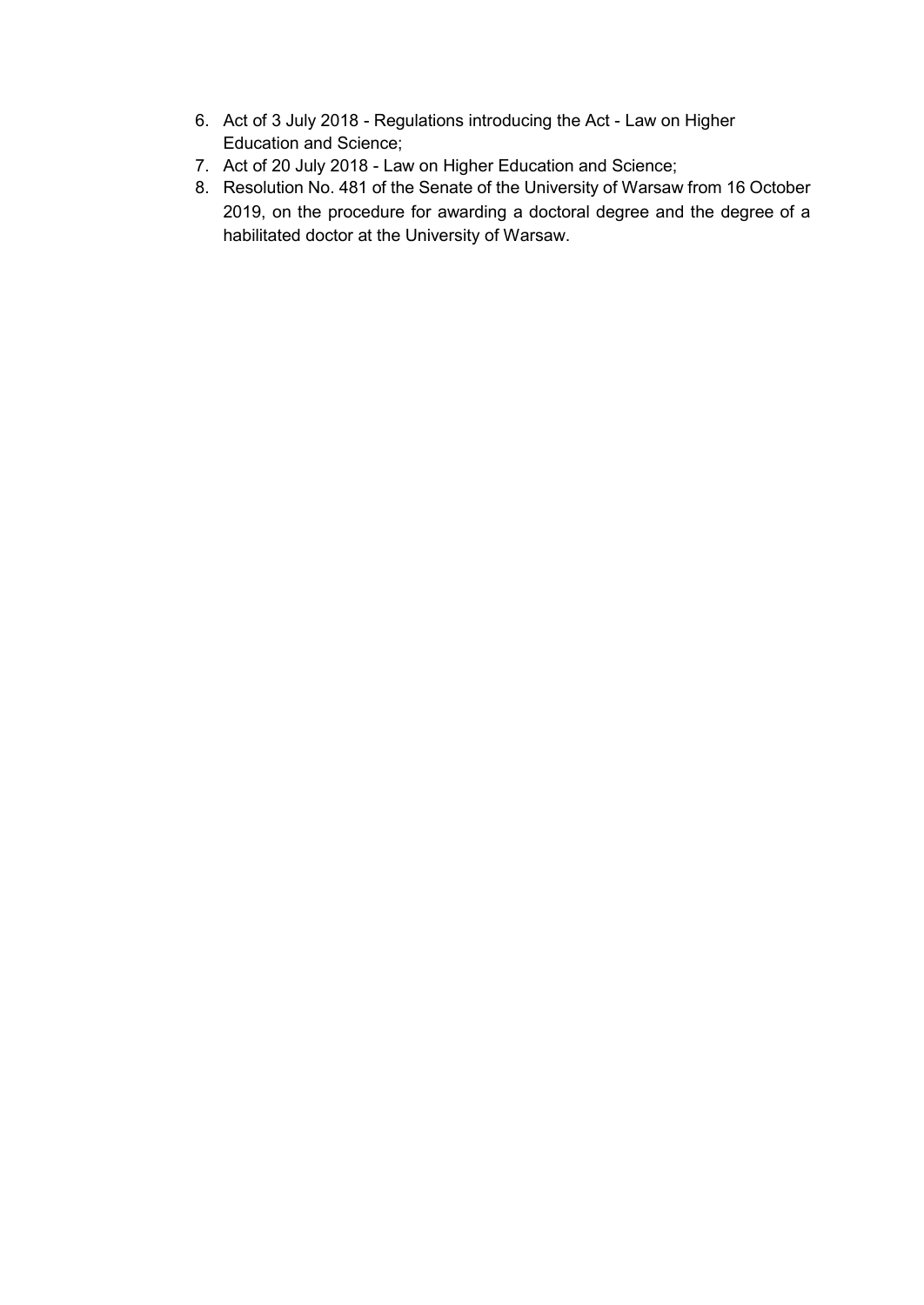### **APPENDIX NO. 1**

# **LIST OF TASKS FOR WHICH A DOCTORAL CANDIDATE MAY RECEIVE ADDITIONAL REMUNERATION:**

- 1. Conducting classes above the obligatory limit which has resulted from a doctoral student receiving a scholarship in a given year of doctoral studies.
- 2. Conducting classes which require extra labour.
- 3. Performing the function of a clerk during defenses in undergraduate, graduate, and doctoral studies.
- 4. Acting as a clerk during defenses in doctoral studies.
- 5. Assistance in checking exams in subjects other than those conducted by the doctoral candidate (as agreed with the coordinators of these subjects).
- 6. Preparation of additional didactic materials or materials in English, as part of a subject conducted for the first time in English.
- 7. Participation in research projects.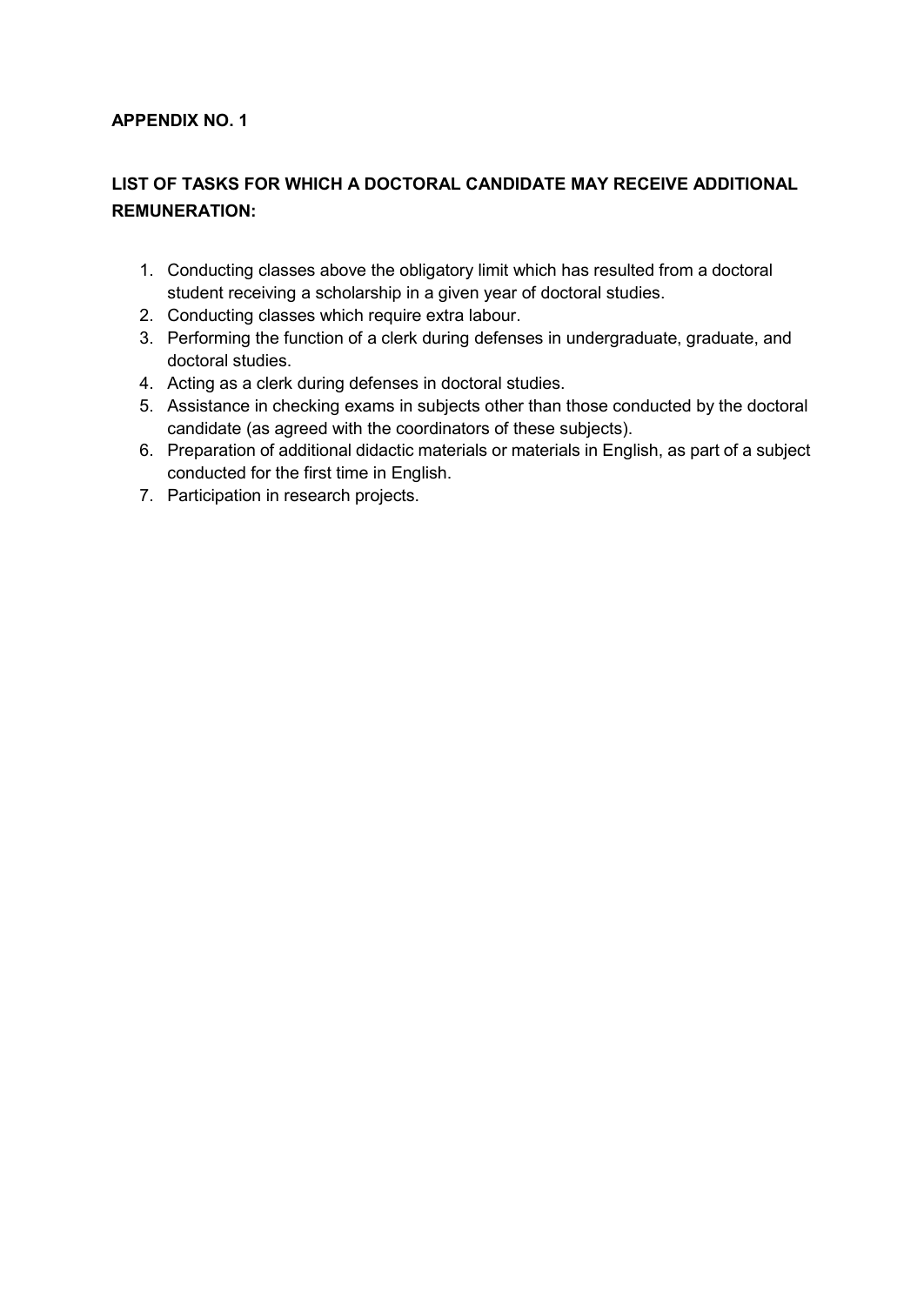#### **APPENDIX NO. 2**

| <b>BACKGROUND DATA</b>                                                                                                                                                                                |  |  |
|-------------------------------------------------------------------------------------------------------------------------------------------------------------------------------------------------------|--|--|
| Name and surname                                                                                                                                                                                      |  |  |
| Year of studies                                                                                                                                                                                       |  |  |
| Department                                                                                                                                                                                            |  |  |
| (Planned) Doctoral dissertation<br>title                                                                                                                                                              |  |  |
| (Planned) Opening date of the<br>doctoral examination process                                                                                                                                         |  |  |
| (Academic tutor) Supervisor                                                                                                                                                                           |  |  |
| <b>INFORMATION ON THE DOCTORAL CANDIDATE'S LEAVE</b>                                                                                                                                                  |  |  |
| (if applicable)                                                                                                                                                                                       |  |  |
|                                                                                                                                                                                                       |  |  |
| STATUS OF THE IMPLEMENTATION OF THE DOCTORAL DISSERTATION PROJECT                                                                                                                                     |  |  |
| (including the planned date of the closure of the doctoral examination process<br>or declaration and date of opening the doctoral examination process in the Scientific<br>Council of the Discipline) |  |  |
|                                                                                                                                                                                                       |  |  |

# **REPORT ON THE SCIENTIFIC RESEARCH AND TEACHING ACTIVITY OF THE**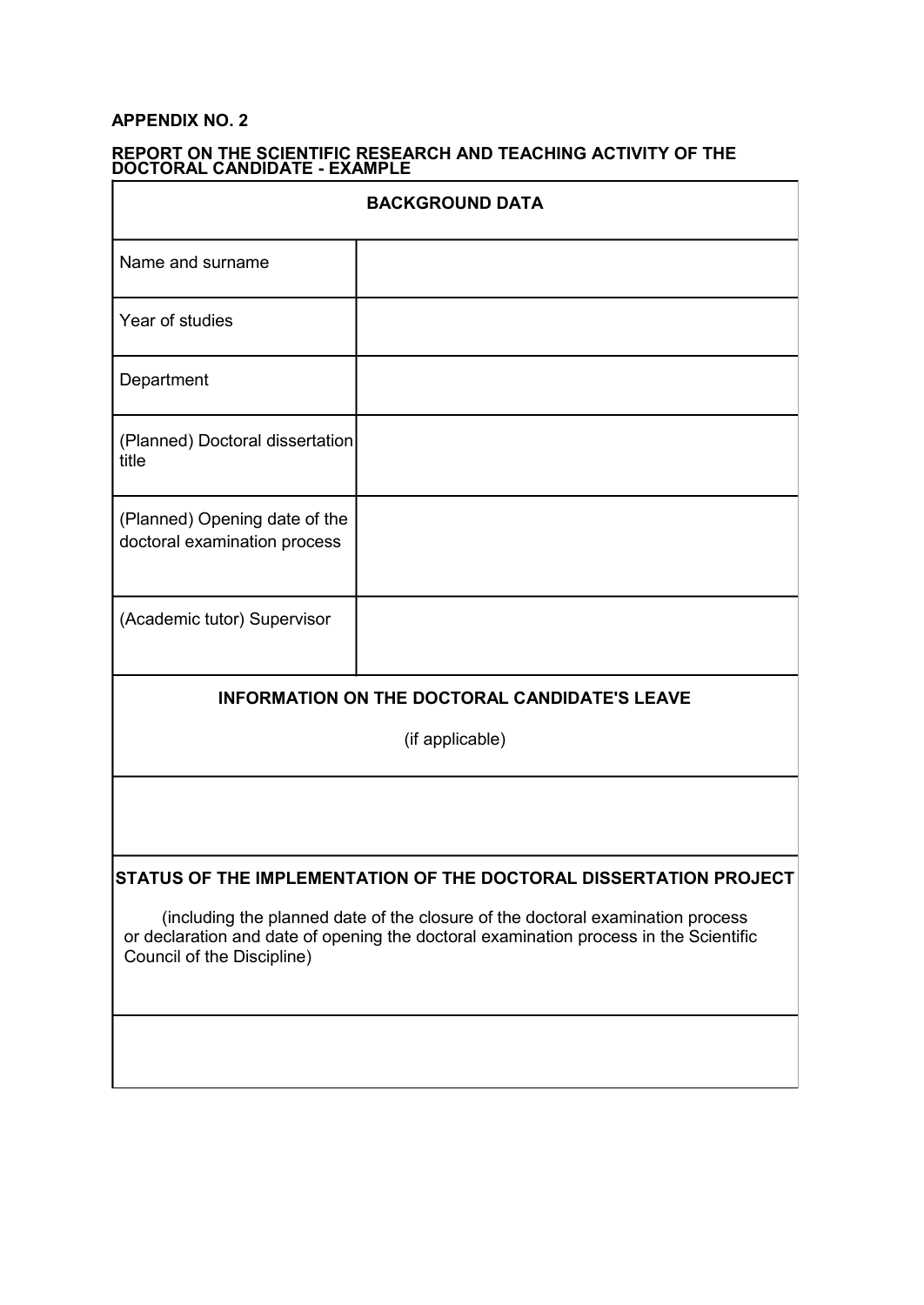| <b>PARTICIPATION IN CONFERENCES AND CO-AUTHORING OF SCIENTIFIC</b>          |                                                                           |  |
|-----------------------------------------------------------------------------|---------------------------------------------------------------------------|--|
| <b>PUBLICATIONS</b>                                                         |                                                                           |  |
|                                                                             |                                                                           |  |
| Active participation (with a<br>paper) in scientific                        |                                                                           |  |
| conferences.                                                                |                                                                           |  |
|                                                                             |                                                                           |  |
| Passive participation in                                                    |                                                                           |  |
| scientific conferences.                                                     |                                                                           |  |
|                                                                             |                                                                           |  |
| Co-authorship of other papers<br>and conference presentations.              |                                                                           |  |
|                                                                             |                                                                           |  |
|                                                                             |                                                                           |  |
| <b>PUBLICATIONS</b>                                                         |                                                                           |  |
| (specify the authors, year of publication, title, journal, number of points |                                                                           |  |
|                                                                             | from the Ministry of Science and Higher Education list, and ImpactFactor) |  |
|                                                                             |                                                                           |  |
| Articles published                                                          |                                                                           |  |
|                                                                             |                                                                           |  |
| Works in progress published                                                 |                                                                           |  |
| as Working papers                                                           |                                                                           |  |
|                                                                             |                                                                           |  |
| Other publications                                                          |                                                                           |  |
|                                                                             |                                                                           |  |
| <b>SCIENTIFIC PROJECTS</b>                                                  |                                                                           |  |
|                                                                             |                                                                           |  |
| Personal research projects                                                  |                                                                           |  |
| (in which the doctoral<br>candidate is the Manager)                         |                                                                           |  |
|                                                                             |                                                                           |  |
| Participation in other                                                      |                                                                           |  |
| scientific projects                                                         |                                                                           |  |
|                                                                             |                                                                           |  |
|                                                                             |                                                                           |  |
| <b>PARTICIPATION IN COURSES</b>                                             |                                                                           |  |
| (name of the course, teacher, semester, evaluation)                         |                                                                           |  |
|                                                                             |                                                                           |  |